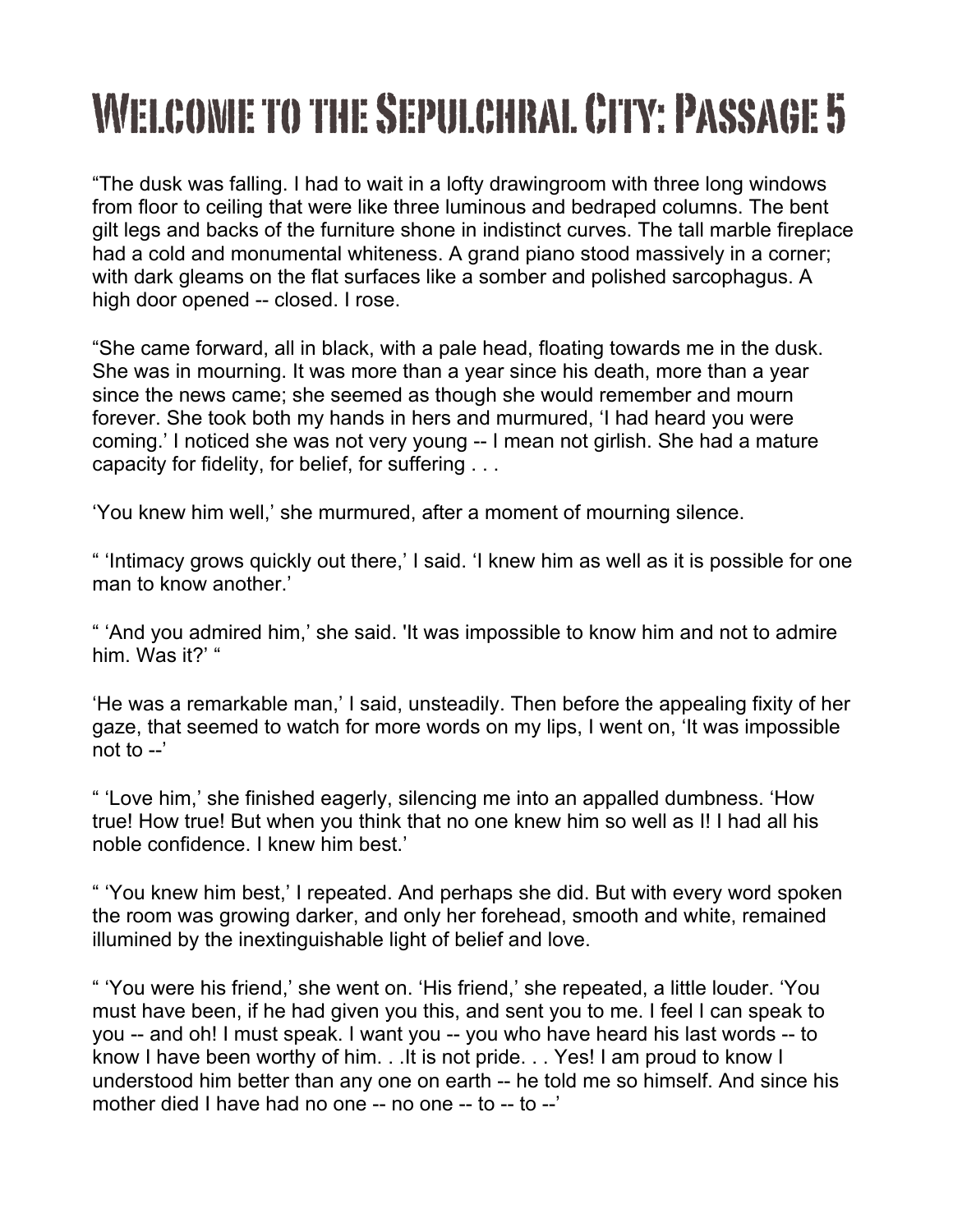"I listened. The darkness deepened. I was not even sure whether he had given me the right bundle. I rather suspect he wanted me to take care of another batch of his papers which, after his death, I saw the manager examining under the lamp. And the girl talked, easing her pain in the certitude of my sympathy; she talked as thirsty men drink. I had heard that her engagement with Kurtz had been disapproved by her people. He wasn't rich enough or something. And indeed I don't know whether he had not been a pauper all his life. He had given me some reason to infer that it was his impatience of comparative poverty that drove him out there.

" '. . . Who was not his friend who had heard him speak once?' she was saying. 'He drew men towards him by what was best in them.' She looked at me with intensity. 'It is the gift of the great,' she went on, and the sound of her low voice seemed to have the accompaniment of all the other sounds, full of mystery, desolation, and sorrow, I had ever heard -- the ripple of the river, the soughing of the trees swayed by the wind, the murmurs of the crowds, the faint ring of incomprehensible words cried from afar, the whisper of a voice speaking from beyond the threshold of an eternal darkness. 'But you have heard him! You know!' she cried.

" 'Yes, I know,' I said with something like despair in my heart, but bowing my head before the faith that was in her, before that great and saving illusion that shone with an unearthly glow in the darkness, in the triumphant darkness from which I could not have defended her -- from which I could not even defend myself.

" 'What a loss to me -- to us!' -- she corrected herself with beautiful generosity; then added in a murmur, 'To the world.' By the last gleams of twilight I could see the glitter of her eyes, full of tears -- of tears that would not fall.

" 'I have been very happy -- very fortunate -- very proud,' she went on. 'Too fortunate. Too happy for a little while. And now I am unhappy for --for life.'

"She stood up; her fair hair seemed to catch all the remaining light in a glimmer of gold. I rose, too.

" 'And of all this,' she went on mournfully, 'of all his promise, and of all his greatness, of his generous mind, of his noble heart, nothing remains -- nothing but a memory. You and I--'

" 'We shall always remember him,' I said hastily.

" 'No!' she cried. 'It is impossible that all this should be lost -- that such a life should be sacrificed to leave nothing -- but sorrow. You know what vast plans he had. I knew of them, too -- I could not perhaps understand -- but others knew of them. Something must remain. His words, at least, have not died.'

" 'His words will remain,' I said.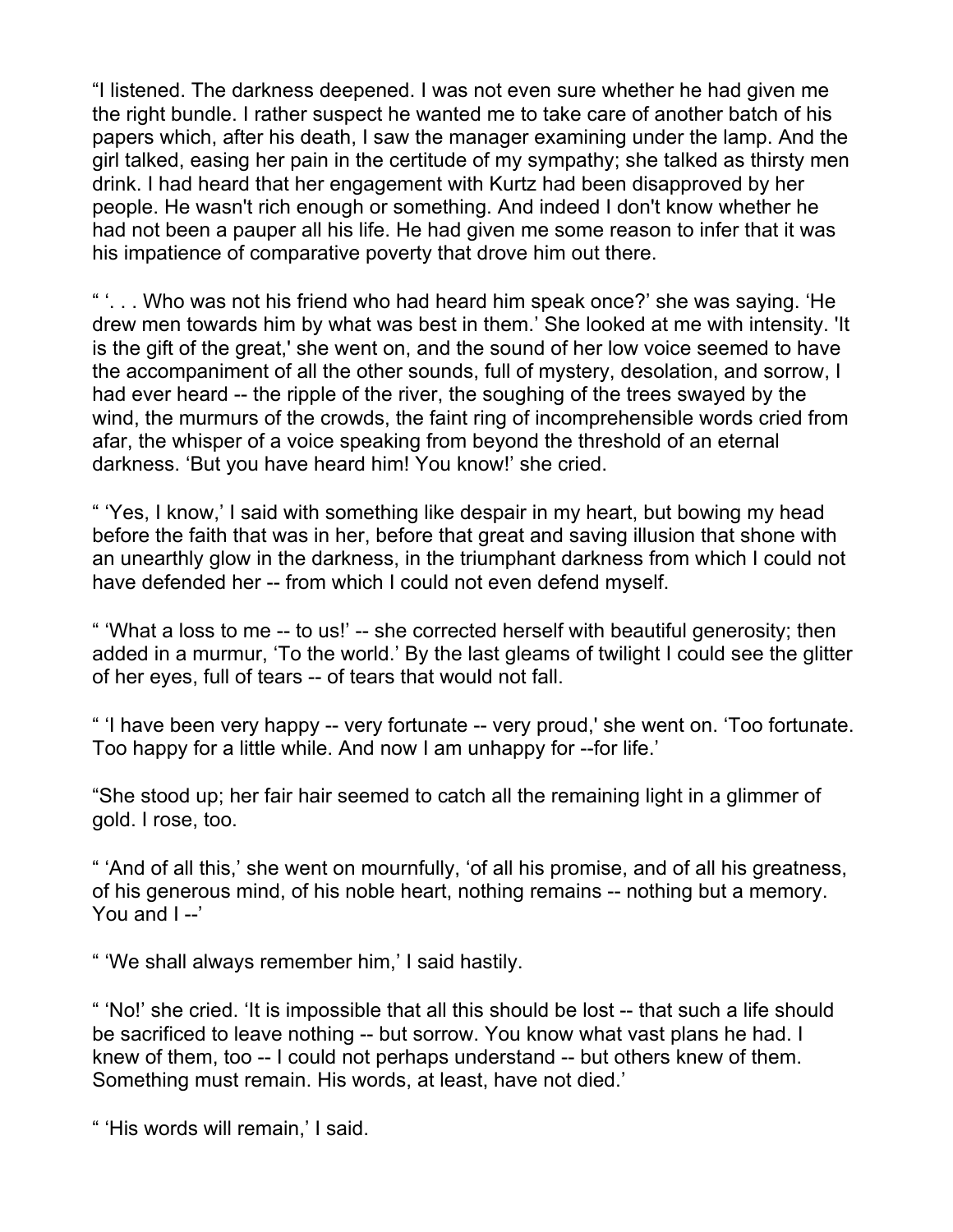" 'And his example,' she whispered to herself. 'Men looked up to him --his goodness shone in every act. His example --'

" 'True,' I said; 'his example, too. Yes, his example. I forgot that.'

" 'But I do not. I cannot -- I cannot believe -- not yet. I cannot believe that I shall never see him again, that nobody will see him again, never, never, never.' "She put out her arms as if after a retreating figure, stretching them back and with clasped pale hands across the fading and narrow sheen of the window. Never see him! I saw him clearly enough then. I shall see this eloquent phantom as long as I live, and I shall see her, too, a tragic and familiar Shade, resembling in this gesture another one, tragic also, and bedecked with powerless charms, stretching bare brown arms over the glitter of the infernal stream, the stream of darkness. She said suddenly very low, 'He died as he lived.'

" 'His end,' said I, with dull anger stirring in me, 'was in every way worthy of his life.'

" 'And I was not with him,' she murmured. My anger subsided before a feeling of infinite pity.

" 'Everything that could be done --' I mumbled.

" 'Ah, but I believed in him more than any one on earth -- more than his own mother, more than -- himself. He needed me! Me! I would have treasured every sigh, every word, every sign, every glance.'

"I felt like a chill grip on my chest. 'Don't,' I said, in a muffled voice.

" 'Forgive me. I -- I have mourned so long in silence -- in silence. . . You were with him -- to the last? I think of his loneliness. Nobody near to understand him as I would have understood. Perhaps no one to hear. . .'

" 'To the very end,' I said, shakily. 'I heard his very last words. . .' I stopped in a fright.

" 'Repeat them,' she murmured in a heart-broken tone. 'I want -- I want -- something - - something -- to -- to live with.'

"I was on the point of crying at her, 'Don't you hear them?' The dusk was repeating them in a persistent whisper all around us, in a whisper that seemed to swell menacingly like the first whisper of a rising wind. 'The horror! The horror!'

" 'His last word -- to live with,' she insisted. 'Don't you understand I loved him -- I loved him -- I loved him!'

"I pulled myself together and spoke slowly.